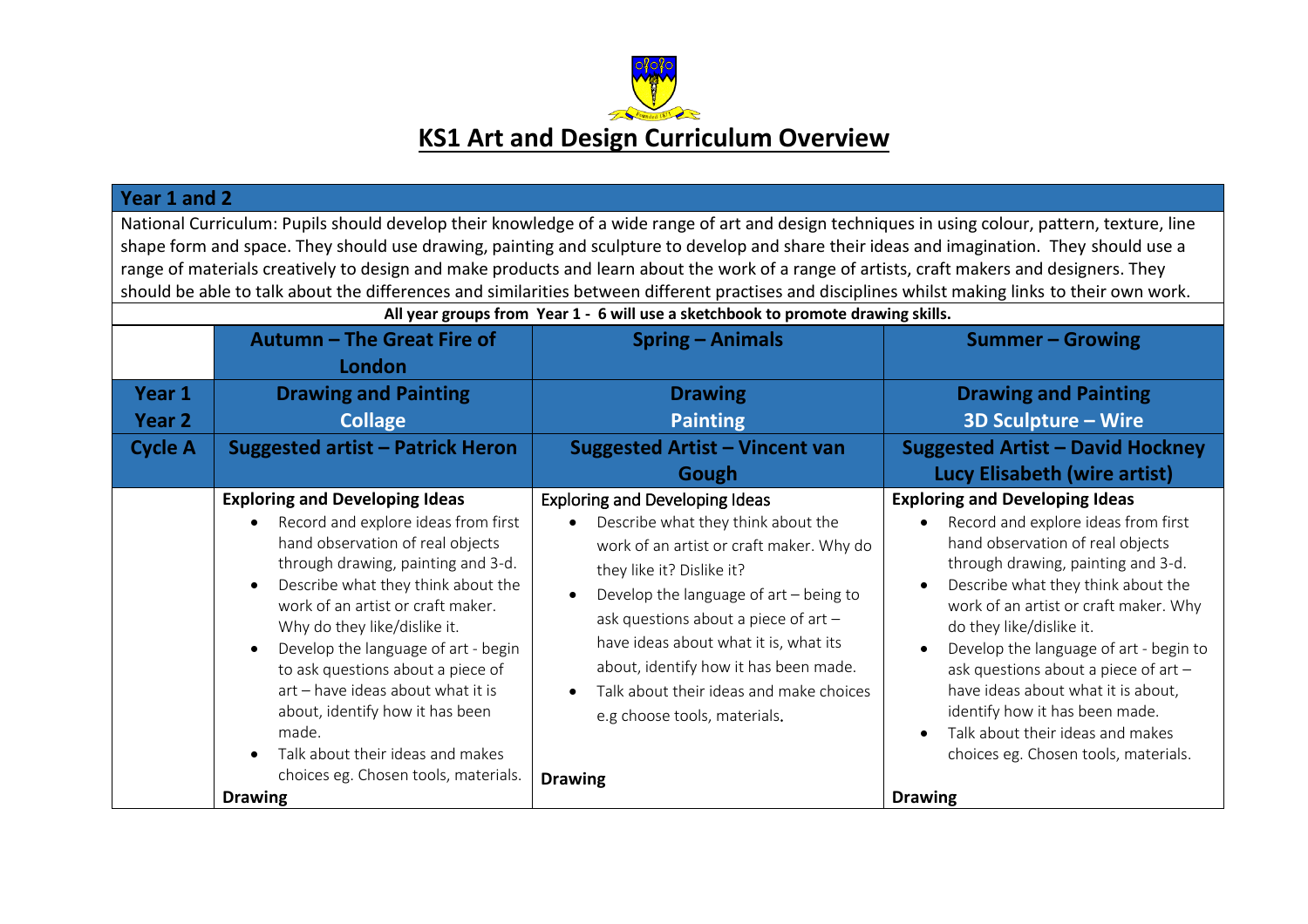

|                         |                                                                                                                                                                                                                                                                                                                                                                                                                                                                                   | Founded 1871                                                                                                                                                                                                                                                                                                                                                                                                                                                  |                                                                                                                                                                                                                                                                                                                                                                                       |
|-------------------------|-----------------------------------------------------------------------------------------------------------------------------------------------------------------------------------------------------------------------------------------------------------------------------------------------------------------------------------------------------------------------------------------------------------------------------------------------------------------------------------|---------------------------------------------------------------------------------------------------------------------------------------------------------------------------------------------------------------------------------------------------------------------------------------------------------------------------------------------------------------------------------------------------------------------------------------------------------------|---------------------------------------------------------------------------------------------------------------------------------------------------------------------------------------------------------------------------------------------------------------------------------------------------------------------------------------------------------------------------------------|
|                         | Investigate textures by making<br>rubbings.<br>Use simple vocabulary for texture<br>eg. rough, smooth.<br>Begin to explore different mark-<br>making with a variety of media;<br>pencils, rubbers, crayons, pastels,<br>felt tips, charcoal, ballpoints, chalk.<br>Draw on different scales                                                                                                                                                                                       | Begin to explore different mark making<br>$\bullet$<br>with a variety of media; pencils,<br>rubbers, crayons, pastels, felt tips,<br>charcoal, ballpoints, chalk.<br>Draw on different scales<br>Draw lines of different shapes and<br>thickness and select from 2 different<br>grades of pencil.                                                                                                                                                             | Begin to explore different mark-<br>making with a variety of media;<br>pencils, rubbers, crayons, pastels, felt<br>tips, charcoal, ballpoints, chalk.<br>Draw on different scales.<br>$\bullet$<br>Draw lines of different shapes and<br>thickness and select from 2 different<br>grades of pencil.<br>Observe and draw shapes.<br>$\bullet$<br>Identify light and dark marks/shapes. |
|                         | <b>Collage</b><br>Create images from a variety of                                                                                                                                                                                                                                                                                                                                                                                                                                 | <b>Painting</b><br>Use a variety of tools and techniques<br>$\bullet$                                                                                                                                                                                                                                                                                                                                                                                         | <b>3D Sculpture</b>                                                                                                                                                                                                                                                                                                                                                                   |
|                         | media e.g. photocopies material,<br>fabric, crepe paper, magazines,<br>some children have made etc<br>Arrange and glue materials to<br>different backgrounds<br>Fold, crumple, tear and overlap<br>papers<br>Work on different scales<br>Collect, sort, match colours<br>appropriate for an image<br>Create and arrange shapes<br>appropriately<br><b>Evaluating and Developing Work</b><br>Identify what they may changes in<br>their current work or develop in<br>future work. | including different brush sizes and types<br>of paint<br>Mix and match colours to artefacts and<br>objects.<br>Work on different scales.<br>Name different types of paint and their<br>properties<br>Mix primary shades and tones and name<br>$\bullet$<br>Mix secondary colours and name<br>Add white and black to make tones<br><b>Evaluating and Developing Work</b><br>Identify what they may changes in their<br>current work or develop in future work. | Manipulate malleable materials in a<br>variety of ways<br>Understand the safety and basic care<br>of materials and tools<br>Experiment with constructing and<br>joining recycled, natural and manmade<br>materials<br><b>Evaluating and Developing Work</b><br>Identify what they may changes in their<br>current work or develop in future work                                      |
| Suggested<br>Vocabulary | artist, sculptor, colour, pattern, shape, texture,<br>rough smooth                                                                                                                                                                                                                                                                                                                                                                                                                | artist, sculptor, colour, pattern, shape, texture                                                                                                                                                                                                                                                                                                                                                                                                             | artist, sculptor, colour, pattern, shape, texture                                                                                                                                                                                                                                                                                                                                     |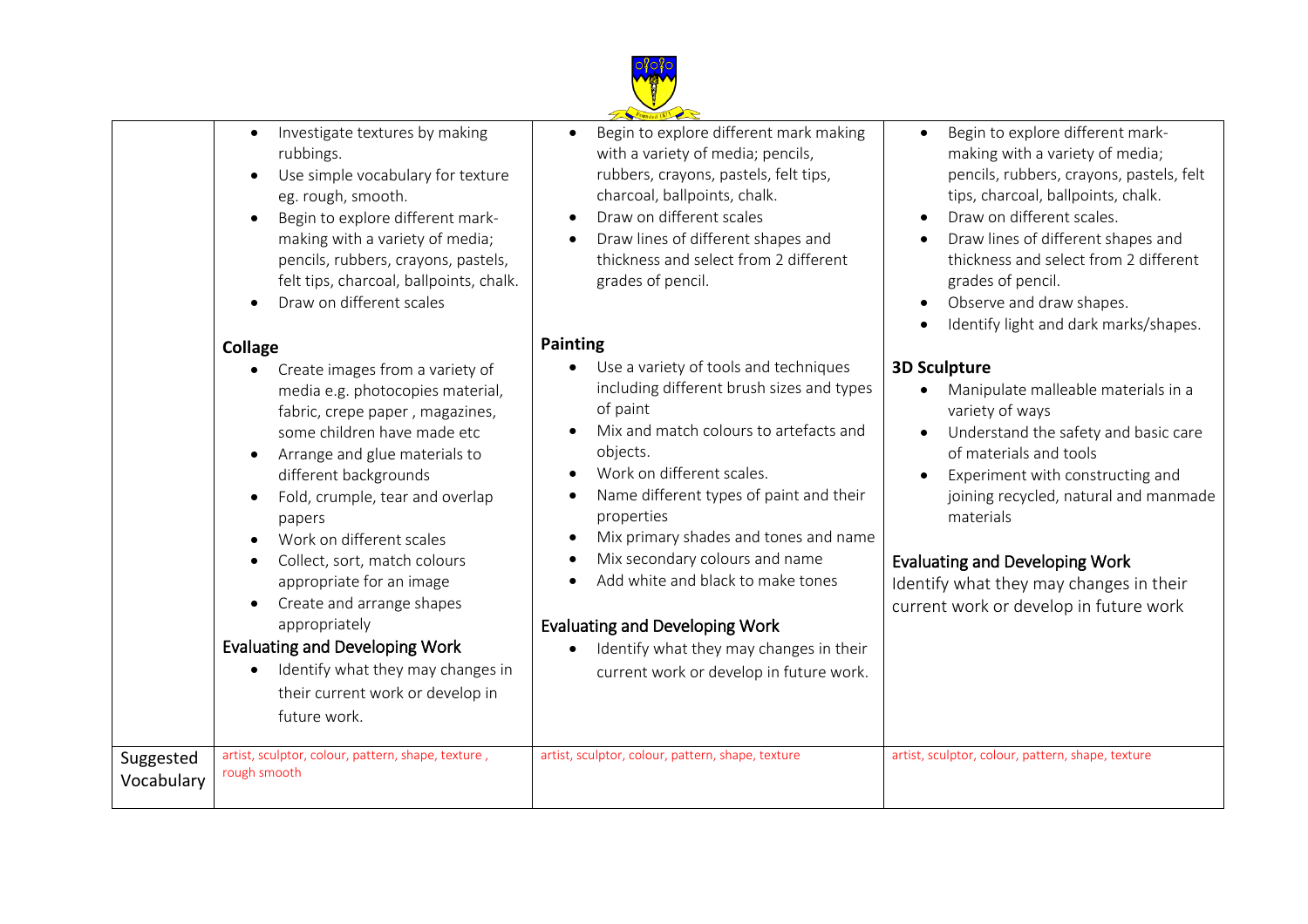

| Year 1         | Autumn - The Place Where I Live                                                                                                                                                                                                                                                                                                                                                                                                                                                                                                                                                                                                                                                  | <b>Spring-Explorers</b>                                                                                                                                                                                                                                                                                                                                                                                                                                                                                                                                                                                                               | Summer - Seaside                                                                                                                                                                                                                                                                                                                                                                                                                                                                                                                                                                                                                         |
|----------------|----------------------------------------------------------------------------------------------------------------------------------------------------------------------------------------------------------------------------------------------------------------------------------------------------------------------------------------------------------------------------------------------------------------------------------------------------------------------------------------------------------------------------------------------------------------------------------------------------------------------------------------------------------------------------------|---------------------------------------------------------------------------------------------------------------------------------------------------------------------------------------------------------------------------------------------------------------------------------------------------------------------------------------------------------------------------------------------------------------------------------------------------------------------------------------------------------------------------------------------------------------------------------------------------------------------------------------|------------------------------------------------------------------------------------------------------------------------------------------------------------------------------------------------------------------------------------------------------------------------------------------------------------------------------------------------------------------------------------------------------------------------------------------------------------------------------------------------------------------------------------------------------------------------------------------------------------------------------------------|
| <b>Year 2</b>  | <b>Observational Drawing / Printing</b>                                                                                                                                                                                                                                                                                                                                                                                                                                                                                                                                                                                                                                          | <b>Self Portraits / Digital Media</b>                                                                                                                                                                                                                                                                                                                                                                                                                                                                                                                                                                                                 | <b>Observational Drawing / Collage</b>                                                                                                                                                                                                                                                                                                                                                                                                                                                                                                                                                                                                   |
| <b>Cycle B</b> | <b>Suggested artist - Suzie</b>                                                                                                                                                                                                                                                                                                                                                                                                                                                                                                                                                                                                                                                  | <b>Suggested artist - Pablo Picasso or</b>                                                                                                                                                                                                                                                                                                                                                                                                                                                                                                                                                                                            | <b>Suggested artist - Alfred Wallis</b>                                                                                                                                                                                                                                                                                                                                                                                                                                                                                                                                                                                                  |
|                | <b>McKenzie</b>                                                                                                                                                                                                                                                                                                                                                                                                                                                                                                                                                                                                                                                                  | <b>Andy Warhol</b>                                                                                                                                                                                                                                                                                                                                                                                                                                                                                                                                                                                                                    |                                                                                                                                                                                                                                                                                                                                                                                                                                                                                                                                                                                                                                          |
|                | <b>Exploring and Developing Ideas</b><br>Describe what they think about the<br>$\bullet$<br>work of an artist or craft maker and<br>how it can give them ideas.<br>Record and explore ideas from first<br>$\bullet$<br>hand observation of real objects<br>through drawing, painting and 3-d.<br>Talk about their ideas and makes<br>$\bullet$<br>choices eg. Chosen tools, materials.<br>Work creatively with a range of media<br>$\bullet$<br>and on different scales.<br>Develop the language of art - ask<br>$\bullet$<br>questions about a piece of art - have<br>ideas about what it is about, identify<br>how it has been made. Compare and<br>state preferences and why. | <b>Exploring and Developing Ideas</b><br>Describe what they think about the work of<br>an artist or craft maker and how it can give<br>them ideas.<br>Record and explore ideas from first hand<br>observation of real objects through drawing,<br>painting and 3-d.<br>Talk about their ideas and makes choices<br>$\bullet$<br>eg Chosen tools, materials.<br>Work creatively with a range of media and<br>$\bullet$<br>on different scales.<br>Develop the language of art - ask questions<br>about a piece of art - have ideas about what<br>it is about, identify how it has been made.<br>Compare and state preferences and why. | <b>Exploring and Developing Ideas</b><br>Describe what they think about the work<br>of an artist or craft maker and how it can<br>give them ideas.<br>Record and explore ideas from first hand<br>$\bullet$<br>observation of real objects through<br>drawing, painting and 3-d.<br>Talk about their ideas and makes choices<br>$\bullet$<br>eg Chosen tools, materials.<br>Work creatively with a range of media and<br>on different scales.<br>Develop the language of art - ask<br>questions about a piece of art - have ideas<br>about what it is about, identify how it has<br>been made. Compare and state<br>preferences and why. |
|                | <b>Drawing</b><br>Experiment with confidence in different<br>mark-making with a variety of media;<br>pencils, rubbers, crayons, pastels, felt<br>tips, charcoal, ballpoints, chalk.<br>Show better control and draw for<br>$\bullet$<br>longer period of time.<br>Draw on different scales.<br>$\bullet$                                                                                                                                                                                                                                                                                                                                                                         | <b>Drawing</b><br>Experiment with confidence in different<br>mark-making with a variety of media;<br>pencils, rubbers, crayons, pastels, felt tips,<br>charcoal, ballpoints, chalk.<br>Show better control and draw for longer<br>$\bullet$<br>period of time.<br>Explore hatching and cross-hatching.<br>$\bullet$<br>Observe and draw shapes with greater<br>detail.                                                                                                                                                                                                                                                                | <b>Drawing</b><br>Use vocabulary to compare textures,<br>patterns.<br>Investigate textures by describing,<br>$\bullet$<br>rubbing, copying.<br>Observe and draw shapes with greater<br>detail.                                                                                                                                                                                                                                                                                                                                                                                                                                           |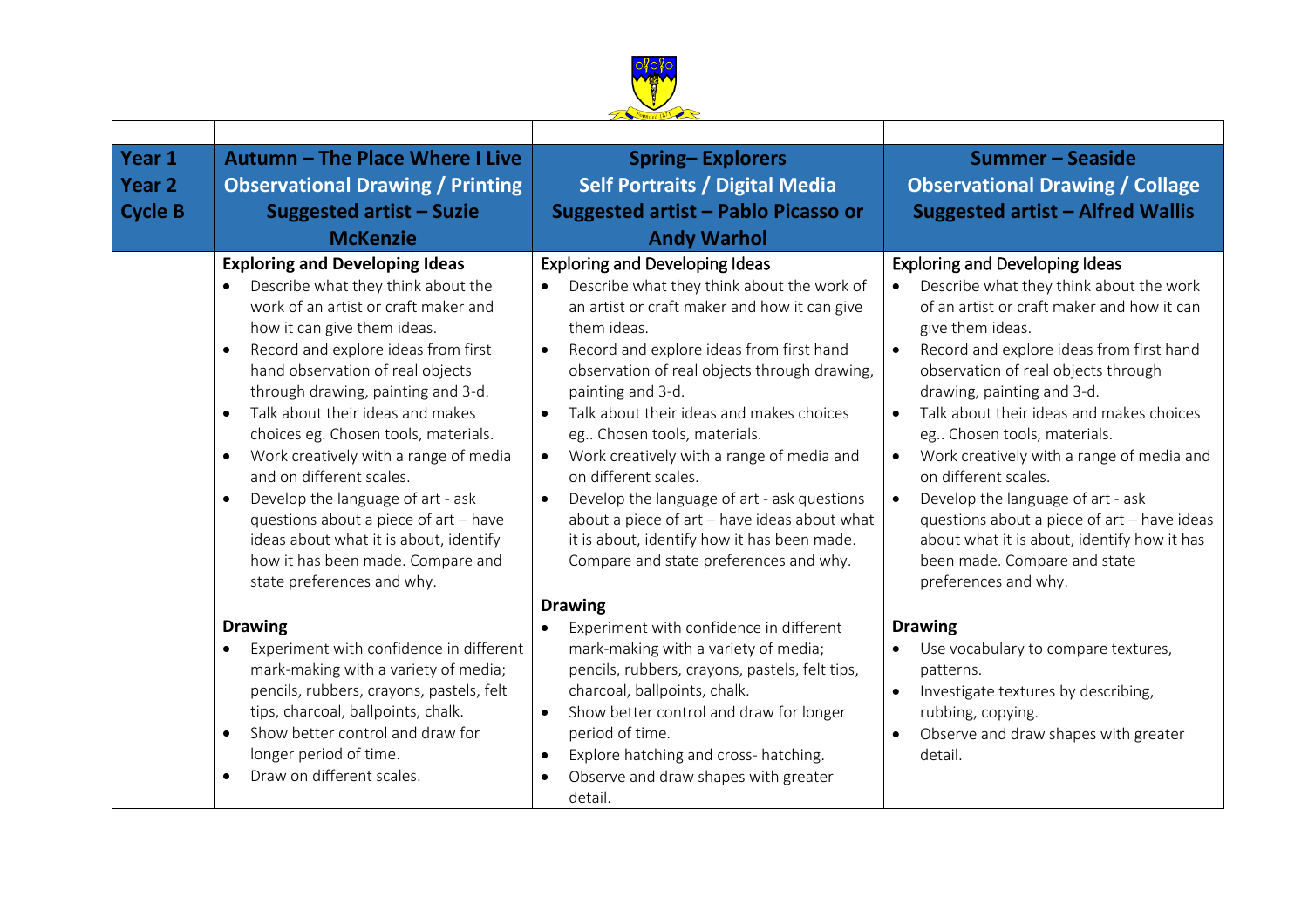

 Draw lines of different shapes and thickness and select from 3 different grades of pencil.

#### **Printing**

Vocabulary

- Print with a range of hard and soft materials e.g. corks, pen barrels, sponge
- Take simple prints i.e. mono -printing
- Roll printing ink over found objects to create patterns e.g. plastic mesh, stencils
- Build repeating patterns and recognise pattern in the environment
- Create simple printing blocks with press print

## **Evaluating and Developing Work**

- Identify what they might change in their current work or develop in future work Review what they and others have done and say what they think and feel
- about it. Make links with an artist's work and their own. Suggested Vocabulary: artist, sculptor, textile artist, 3- d,

colour, pattern, shape, texture

• Investigate tone by drawing light/dark lines, light/dark patterns, light/dark shapes

# **Digital Media**

- Explore ideas using digital sources i.e. internet
- Record visual information using digital cameras, ipads
- Use a simple graphics package to create images and effects with
- Lines by changing the size of brushes in response to ideas
- Shapes using eraser, shape and fill tools
- Colours and Texture using simple filters to manipulate and create images
- Use basic selection and cropping tools

### **Evaluating and Developing Work**

- $\bullet$  Identify what they might change in their current work or develop in future work
- Review what they and others have done and say what they think and feel about it.
- Make links with an artist's work and their own.
- Draw lines of different shapes and thickness and select from 3 different grades of pencil.
- Show better control and draw for longer period of time.

### **Textiles**

- Match and sort fabrics and threads for colour, texture, length, size and shape
- Change and modify threads and fabrics, knotting, fraying, fringing, pulling threads, twisting, plaiting
- Cut and shape fabric using scissors/snips
- Create fabrics by weaving materials i.e. grass through twigs

## **Evaluating and Developing Work**

- $\bullet$  Identify what they might change in their current work or develop in future work
- Review what they and others have done and say what they think and feel about it.
- Make links with an artist's work and their own.

Vocabulary: artist, colour, pattern, shape, texture Vocabulary: artist, textile artist, 3- d, colour, pattern, shape, texture